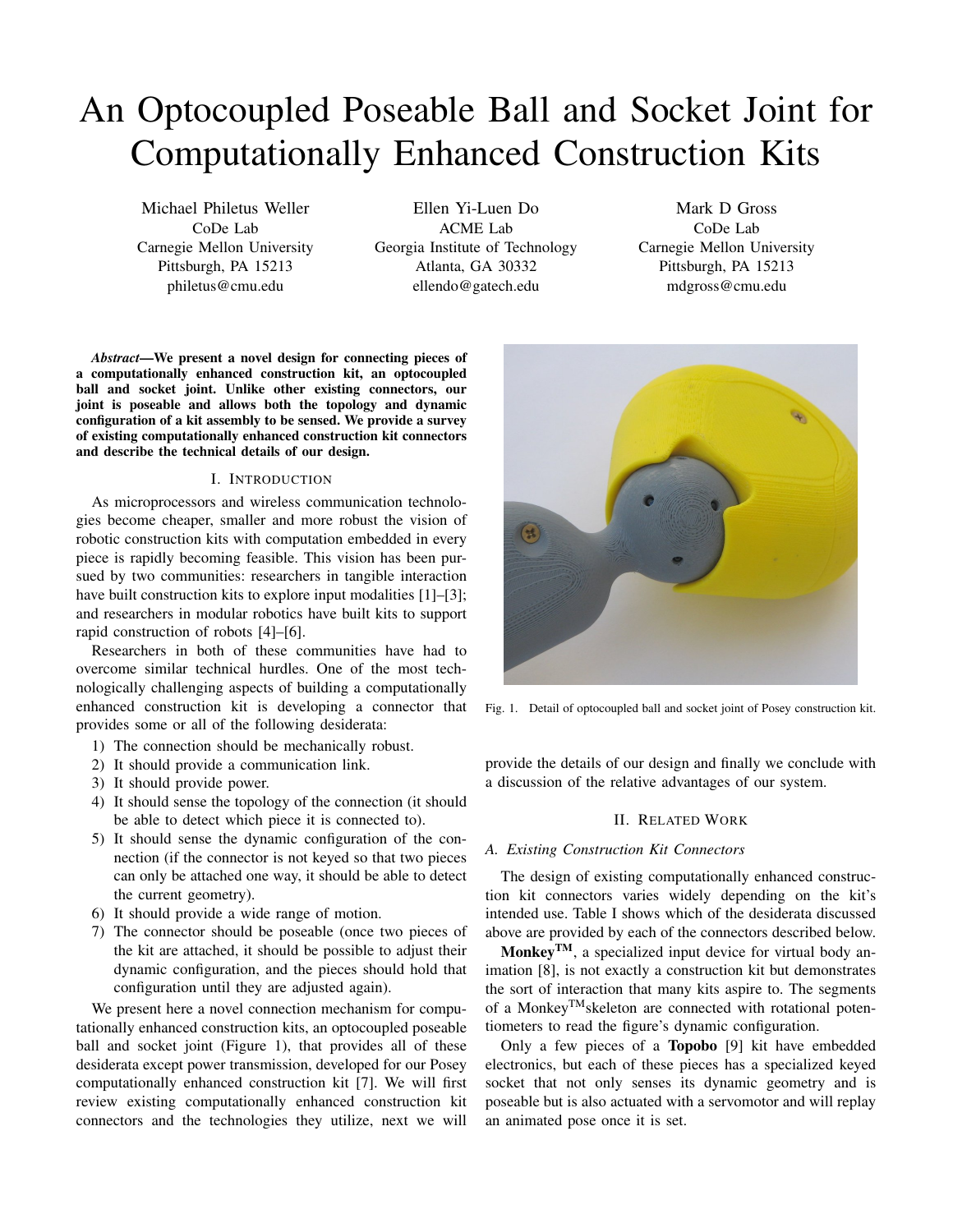Triangles [2] have permanent magnets on each edge of the triangular panels to form a mechanical connection and electrical contacts to transmit data and power. The Triangle connectors have a rotational degree of freedom that is not directly sensed, but can be inferred from the resulting topology.

The Self-Describing Building Blocks [1] connect with a 2x4 array of male power jacks on top and female jacks on the bottom, arranged like a Lego<sup>TM</sup>brick. Each jack provides both a data connection and either power or ground.

ActiveCubes [10] have mechanical and electrical pins on each face that are keyed to allow cubes to be connected in only one orientation.

Speech-Enabled Alphabet Blocks [11] send data packets over an infrared optocoupled serial connection to build up words from the letters on the top face of the blocks and then speak the word out loud. They do not explicitly sense topology and do not mechanically connect.

roBlocks [12] are cubes that latch magnetically like the Triangles, and detect orientation through redundant data connections like the Self-Describing Building Blocks.

Senspectra [3] is a hub-and-strut kit with bendy struts with a headphone jack at either end to connect to static hubs. The jacks transfer power and detect the topology of the model. Each strut also has a bend sensor to determine the degree but not the direction of bending.

Odin [4] is a hub-and-strut modular robot kit whose struts have internal ball-and-socket joints at either end. Some of the struts may be actuated to extend their length. These struts connect to static spherical hubs that each have twelve keyed mechanical connections that also connect to form power and signal buses. Detecting topology and configuration were not among the design goals for this kit, but it would be straightforward to add topology detection by addressing the hub connectors.

CKbot [5] is a robotic cube with four faces with hermaphroditic connectors, and an internal degree of freedom that rotates one face relative to the other three. The basic connector has a bolt pattern to provide a mechanical connection and uses a standard header pin to provide power and communication buses. There is also a magnetic connector that allows modules to be quickly connected and disconnected, and communicates over an infrared serial optocouple. This twoconnector design allows smaller groups of modules to share a power and communication bus and be connected together into larger configurations with the magnetic connectors. The topology and configuration of each connection are detected as well as the position of the internal degree of freedom. This information is transmitted to a design application on a host computer that allows gaits to be programmed by demonstrating key frames with the robot. However during this demonstration phase the modules do not hold their pose.

Molecube [6] is a robotic block with a hermaphroditic  $Lego<sup>TM</sup>$ -style mechanical connector on each face, as well as a standard header-pin electrical connector. Like CKbot, this connection is static but each module has an internal actuated degree of freedom. The molecube connector is simple, straightforward to connect and provides a power and serial bus. Also like CKbot, topology and configuration of the connection as well as the position of the internal degree of freedom are all detected and transmitted to a design application on the host computer.

We are also involved in the construction of the **prismatic** cubes [13], self-reconfiguring robotic blocks that connect with an electrostatic comb [14]. Unlike the systems discussed above, the prismatic cubes' electronic latch must be actively triggered by the system once a mechanical connection has been made. A switch on the face of each module allows the cubes to determine when to activate their electrostatic combs. Like the CKbot magnetic connector, connected faces of the prismatic cubes communicate with an infrared serial optocouple. Through this connection the cubes are able to determine the topology of the current configuration. Due to the mechanical constraints of the modules they only connect in one orientation so that the geometry of the configuration can be determined from the topology and the state of each module's six internal prismatic degrees of freedom.

ATRON [15] is also a self-reconfiguring system with actuated latches, that connect by extending hooks to grab passive bars on the opposite module. Like CKbot and the molecubes, each module has an internal rotational degree of freedom. Like the prismatic cubes and CKbot's magnetic connector, modules communicate with an infrared serial optocouple. To address problems caused by infrared reflecting to neighboring modules as well as the directly latched neighbor a protocol for eliminating crosstalk during neighbor detection and local communication has been developed [16].

#### *B. Spherical Position Sensors*

While ball and socket joints allow a great deal of freedom in connecting and positioning an assembly of hubs and struts, tracking the spherical position of the ball in the socket is not trivial. Several sensing packages have been developed to address tracking the position of a spherical joint in robotics applications, but unlike our system they do not allow the joint to connect and disconnect, and do not provide a data transmission link.

Wang et al. [17] use an array of permanent magnets to drive a three degree of freedom ball joint, and use Hall effect sensors to track the ball's position by sensing the location of attached magnets. This is an impressive system for applications requiring an actuated joint but would require an outboard connector to be integrated into a construction kit, similar to Odin's captive ball-and-socket joint.

Stein, Scheinerman and Chirikjian's spherical encoder [18] holds more promise for construction kits. A black and white pattern is painted on the ball, and binary light sensors are positioned in the socket. The pattern is arranged so that the pitch, roll and yaw can be computed from the binary encoder readings. Although it might be straightforwards to embed this technology in a construction kit with a detachable ball and socket joint, the spherical encoder provides no mechanism to identify which ball is attached to a given socket.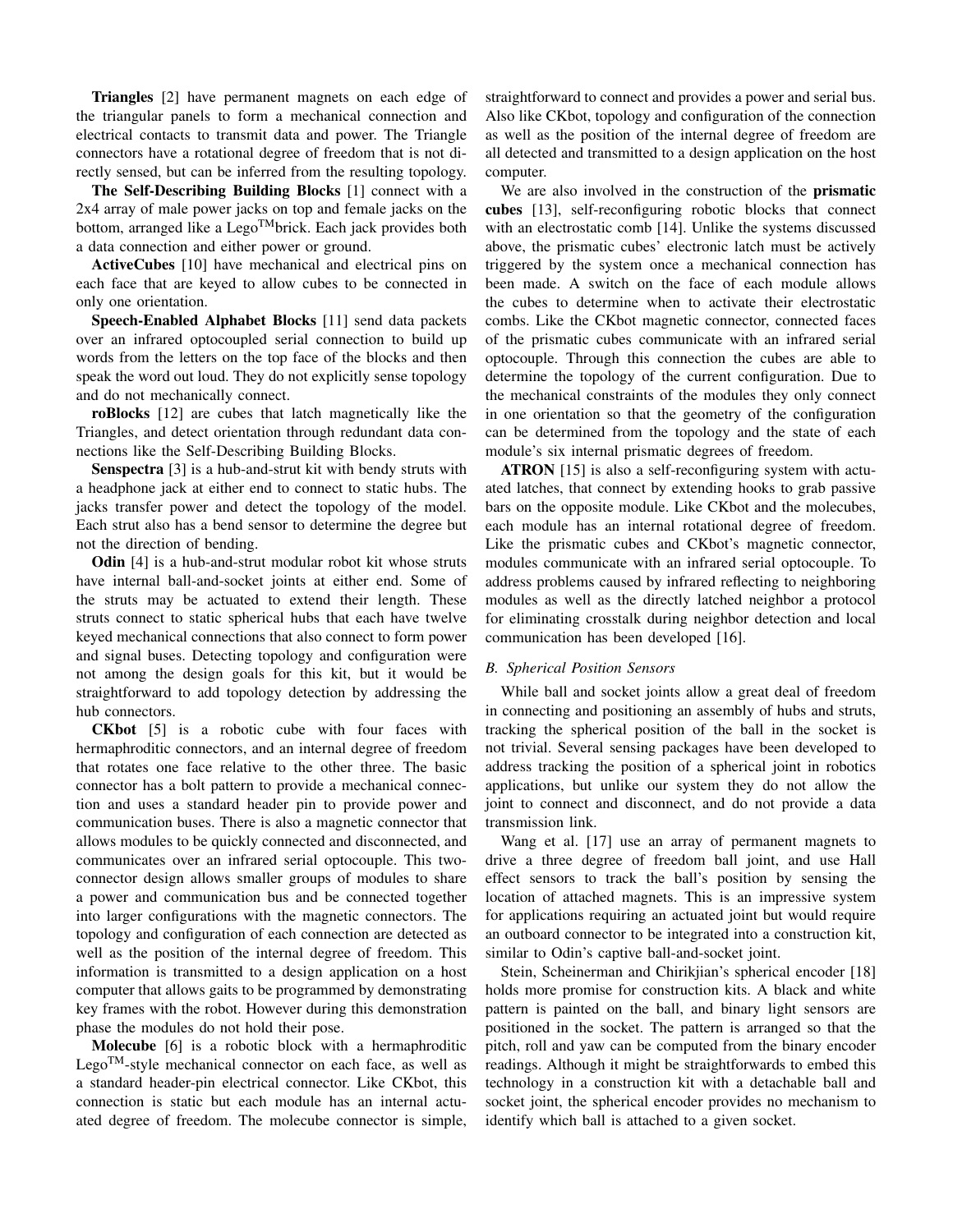<span id="page-2-0"></span>

|                                        | communication                                | power                         | topology                    | configuration                            | poseable                            |
|----------------------------------------|----------------------------------------------|-------------------------------|-----------------------------|------------------------------------------|-------------------------------------|
| Posey                                  | serial through IR<br>optocouple              | n <sub>o</sub>                | through local serial        | inferred from set of<br>observed couples | socket tension main-<br>tains pose  |
| $\overline{\text{Monkey}^{\text{TM}}}$ | N/A                                          | N/A                           | N/A                         | rotational pot                           | pot resistance<br>maintains pose    |
| <b>Topobo</b>                          | not without extra wire                       | no                            | no                          | some sockets have<br>encoders            | repeats animated pose<br>with servo |
| <b>Triangles</b>                       | serial through<br>electrical contact         | magneto-electrical<br>contact | through local serial        | inferred from<br>topology                | no                                  |
| <b>SD Building Blocks</b>              | serial through power<br>plug                 | pair of power/data<br>plugs   | through local serial        | multiple data<br>connections             | no                                  |
| <b>ActiveCube</b>                      | serial through<br>electrical contact         | electrical contact            | through local serial        | keyed                                    | no                                  |
| <b>SE Alphabet Blocks</b>              | serial through IR<br>optocouple              | no                            | implicit linear<br>topology | implicit in letter<br>transmitted        | no                                  |
| roBlocks                               | serial through<br>electrical contact         | magneto-electrical<br>contact | through local serial        | multiple data<br>connections             | no                                  |
| <b>Senspectra</b>                      | serial through<br>electrical contact         | electrical contact            | through local serial        | partial                                  | bendable but cannot<br>hold pose    |
| Odin                                   | serial through<br>electrical contact         | electrical contact            | no                          | no                                       | no                                  |
| <b>CKbot</b>                           | serial through electri-<br>cal contact or IR | on bolted faces               | through local serial        | multiple data<br>connections: servo      | only holds when<br>actuated         |
| Molecube                               | serial through<br>electrical contact         | electrical contact            | through local serial        | multiple data<br>connections; servo      | only holds when<br>actuated         |
| prismatic cubes                        | serial through IR<br>optocouple              | no                            | through local serial        | inferred from<br>topology                | no                                  |
| <b>ATRON</b>                           | serial through IR<br>optocouple              | no                            | through local serial        | multiple data<br>connections; encoder    | no                                  |

TABLE I DESIDERATA PROVIDED BY EXISTING CONSTRUCTION KIT CONNECTORS

Urata et al. have built a sensor [19] that tracks the spherical position of the ball using an array of apertures on the ball lit by an LED and a camera in the socket to track the movement of these apertures. Although their system only tracks the position of the ball, the scheme could be modified to also function as a serial data link by blinking the LEDs. The disadvantage is that its relatively expensive components make it prohibitive to place them in every joint of a construction kit – a camera in each socket and a microprocessor capable of performing image processing operations in real time in each hub.

### III. MECHANICAL DESIGN

We were inspired by the  $ZOOB^{TM}$ construction kit<sup>[1](#page-2-1)</sup> (Figure [2\)](#page-2-2) to create a ball and socket joint for computationally enhanced construction kits. A ball and socket joint is simple to connect, mechanically robust and provides a wide range of motion. It can also be designed to hold its position, making assemblies easily poseable. By providing an array of LEDs on each ball and an array of phototransistors in each socket we maintain an optocoupled data connection and infer the dynamic configuration of the two pieces without requiring that any particular pair of features remains aligned across the connection.

<span id="page-2-1"></span><sup>1</sup><http://www.infinitoy.com/zoob/>



<span id="page-2-2"></span>Fig. 2. A model built with the  $ZOOB<sup>TM</sup>$  construction kit.

### *A. Poseability*

The socket has two jaws that grip the ball when it is inserted (Figure [1\)](#page-0-0). The space between these jaws is slightly smaller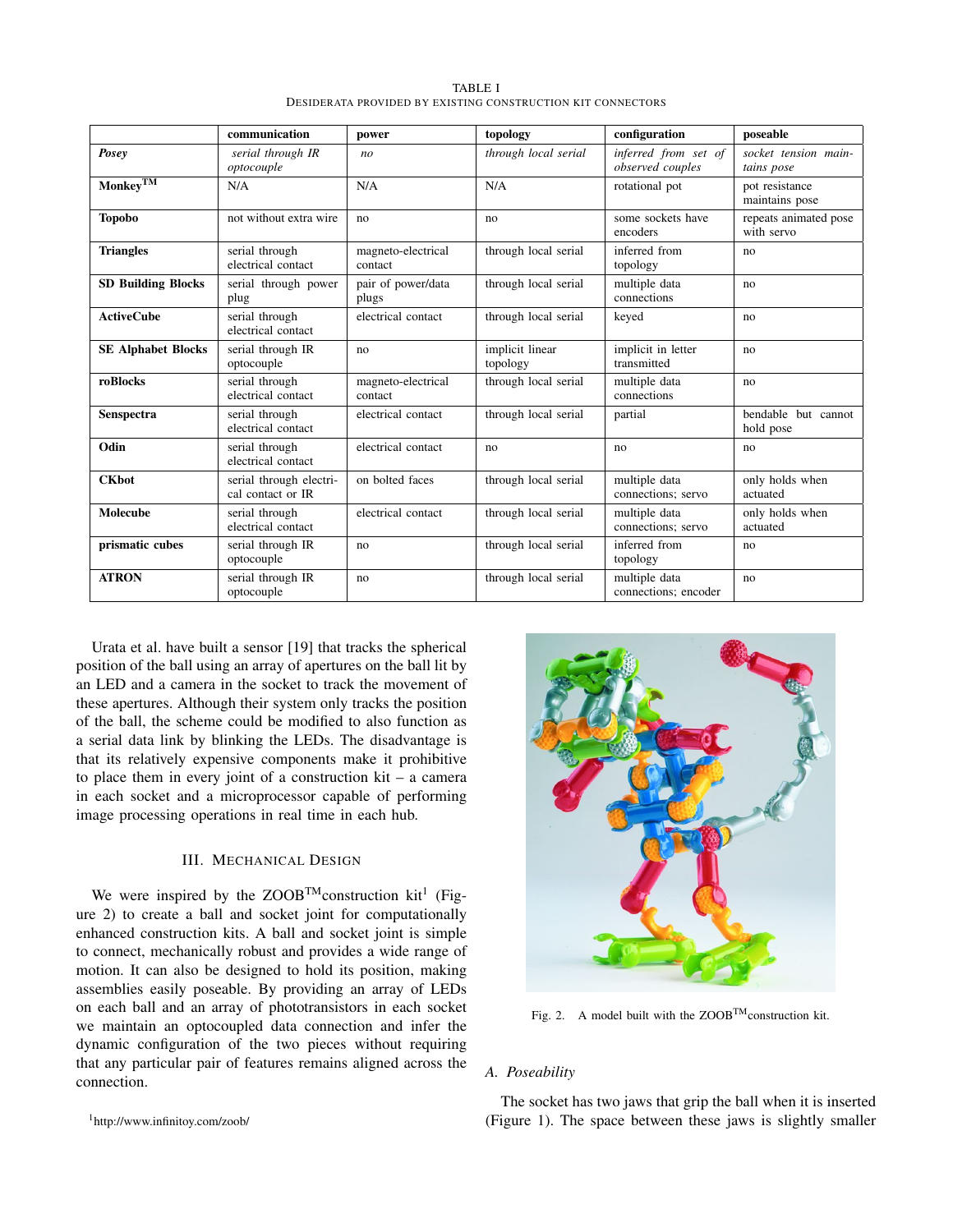than the ball, so that when the ball is inserted the jaws grip the ball and hold it in place, maintaining the current pose. The tolerances of this overlap are designed to take into account the material elasticity of the ball and socket. Our prototype is printed out of ABS plastic on a Stratasys Dimension SST fused deposition modeler, and to grip our 30mm diameter ball we have designed the jaws to encroach by 0.5mm on either side.

# *B. Range of Motion*

Our ball and socket joint has a wide range of motion along three degrees of freedom, as illustrated in Figure [3b.](#page-4-0) The ball can roll all the way around in the socket. It can pitch up and down across a 200 degree range. And it can yaw 150 degrees from one side to the other. The yaw is constrained by the mechanical interference of the socket jaws.

# IV. OPTOCOUPLED CONNECTION AND POSITION SENSOR

To detect which strut connects to what hub and at what angle, we use arrays of optocoupled LEDs and phototransistors. Transmitting information locally between connected hubs and struts instead of through a wireless network makes it simple to determine connectivity. Unlike a direct electrical connection, there are no contacts on the surface of the pieces that could deliver a shock to someone who shorted the contacts. Whereas a small amount of slack between electrical contacts can cause problems, the LED and phototransistor need not touch to form a connection. Using infrared LEDs rather than visible light avoids problems that arise with interference from bright ambient light.

A significant limitation of our optocoupled connector is that each piece must carry its own battery, whereas electrical contacts could transmit power from a single source throughout an assembly. There are also several issues mentioned below that limit the accuracy of the angle sensing provided by our current prototype that we believe can be resolved in future designs.

#### *A. Sensor Geometry*

Each ball of each strut is equipped with an array of eleven infrared emitters, arranged in a regular tiling around the ball at the vertices of an icosahedron. (The twelfth vertex of the icosahedron falls within the neck.) Each socket of each hub contains an array of four sensors, each within a recess to collect light. The sensors are arranged within the socket so that each sensor sees at most one emitter at a given time, as in the current design the serial signals from two separate emitters would interfere. When a ball and socket are connected at least one sensor can see an emitter.

#### *B. Optocoupled Data Transmission*

When a sensor sees an emitter, an optocoupled serial data connection is formed. Each emitter blinks to continually emit a stream of three byte serial data packets. The first two bytes are the unique address of the strut containing the emitter, and the last is the index of that particular emitter. A parity bit for each byte and checksum byte for the packet are also sent to check for malformed packets, which are discarded.

Each sensor stores the strut address and emitter index it has most recently read. Sensors compare each new address and index read with the stored data. If it is different the sensor replaces the currently connected address with the new address and generates a wireless data packet with the new *(sensor, emitter)* couple information. To detect disconnection, if a data packet is not successfully read from a sensor within 5 attempts it resets its stored couple data to all zeroes and generates a wireless data packet to indicate that the sensor is no longer coupled to an emitter.

#### *C. Detecting Topology*

When a ball is connected to a socket at least one (and up to four, depending on local geometry) *(sensor, emitter)* couple is formed so that the strut directly transmits its unique address to the connected hub. When there is a change this couple data is sent wirelessly to the host computer so that it is straightforward to reconstruct the topology of the current model.

## *D. Detecting Position*

As each sensor in each socket sends a data packet whenever it sees changes in the coupled emitter, driver software on the host computer can maintain a set of observed *(sensor, emitter)* couples for each socket. This data is used to infer the current roll-pitch-yaw position of the ball in the socket. A precomputed mapping from observed couples to positions is used to retrieve the possible roll-pitch-yaw values corresponding to the observed couple-set. The position most consistent with the preceding positions is chosen from these possible new rollpitch-yaw values.

#### V. DATA COLLECTION

Data about changes in the state of an assembly of hubs and struts is collected through a wireless network directly linking each hub to a host computer. Each hub listens for data to be transmitted serially from connected struts. Each hub and strut has its own embedded processor and electronics to support this data collection network.

# *A. Processing Platform*

Each hub and strut contains a custom circuit board with a AVR ATmega168 microprocessor. The ATmega168 has 23 digital input-output (IO) pins that directly drive the infrared LEDs on the struts and read the phototransistors on the hubs using internal pull-up resistors. We use its built-in UART port to communicate with the wireless transceiver in the hubs.

A 3.7 volt lithium-ion battery in each hub and strut powers the electronics. A charging and regulator circuit ensures that it is operated within safe voltage and current ranges, stepping down the output to a constant 3.3 volts. Figure [4](#page-4-1) shows the electronics in each hub, excluding the phototransistor quads mounted in each socket that plug into headers on the hub motherboard.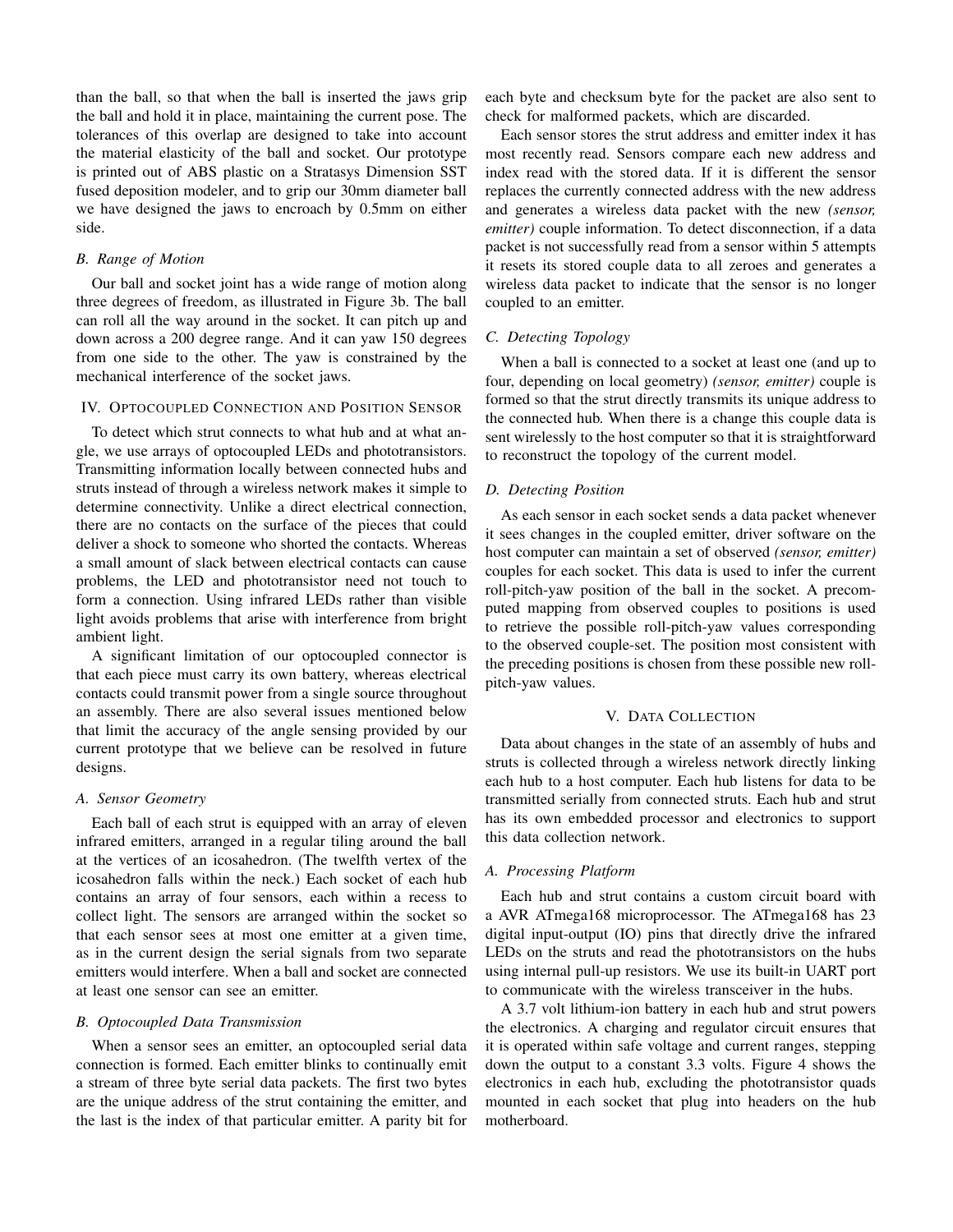



<span id="page-4-2"></span>(a) section through table showing 3 typical mappings of couple-sets to position

Fig. 3. Roll, pitch and yaw angles are inferred from the set of observed *(sensor, emitter)* couples.



Fig. 4. Hub electronics includes an ATmega168 chip, Li Ion battery and charger circuit, Xbee radio transceiver, and connectors for four phototransistors (not shown) for each socket.

#### <span id="page-4-1"></span>*B. Local Optocoupled Serial Communication*

Custom bit-banging code runs 22 LED serial transmitters in parallel on each strut and up to 16 phototransistor serial receivers on each hub. The ATmega168's built-in hardware timer triggers a callback to read or write bits from the IO pins. The serial receive code samples each input pin three times per bit and pads or drops bits as necessary to correct for drift. A parity bit for each byte and checksum byte for the packet are also sent to check for malformed packets, which are discarded.

As our bit-banging code transmits packets in parallel, the initial strut address segment of the infrared serial packet sent by neigboring emitters is identical, and only the last byte indicating the index of the emitter sending the signal (and the checksum byte) is different. It is the need to keep this one byte from interfering with neighboring bytes that forces us to place the socket sensors far enough apart to only see one emitter at a time. By altering our infrared packets to use three bytes to identify the current emitter, with a single bit to

<span id="page-4-0"></span>indicate each led rather than an integer, if one sensor received a signal from two or more emitters it could still distinguish how many and which emitters signals it was receving.

When a hub detects a change in one of its *(sensor, emitter)* couples it transmits a packet with the new data wirelessly to the host computer.

# *C. Wireless Data Transmission*

Each hub has an XBEE wireless Zigbee transceiver connected to the UART port of the ATmega168. An XBEE Zigbee USB dongle connected to the personal computer receives the connection and configuration packet data. When the transceiver in each hub is powered on it scans the available wireless channels for the transceiver attached to the USB dongle and joins its network, creating a star network with the USB dongle at the center. When a data packet is written to the XBEE chip from the ATmega168 the XBEE waits until the microprocessor has finished and then sends the entire data packet in one Zigbee packet.

#### *D. Angles from Observed LED-Sensor Couples*

Depending on the roll, pitch, and yaw of a ball in its socket, as few as one and as many as four of the four socket sesnors will see an emitter. Thus each distinguishable 3-dimensional angle is described by a couple-set with up to four elements, in which each element consists of a pair:

(<sensor-id>, <emitter-id>)

For example, the connection-set:

 $[$  (hub-7.2.0, strut-9.1.1), (hub-7.2.4, strut-9.1.3) ]

indicates that socket #2 of hub #7 is connected to ball #1 of strut #9, and that there are two *(sensor, emitter)* couples